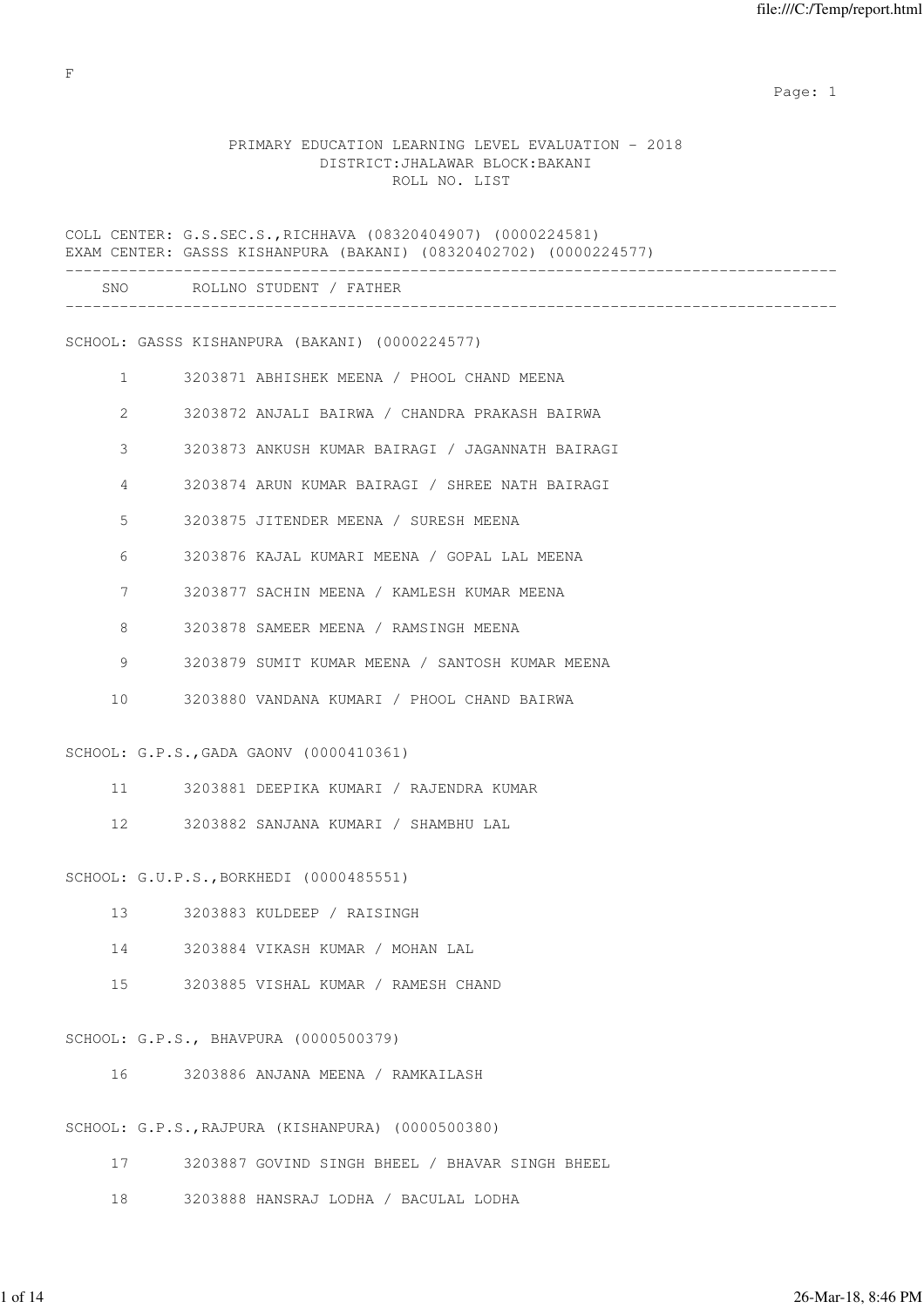# PRIMARY EDUCATION LEARNING LEVEL EVALUATION - 2018 DISTRICT:JHALAWAR BLOCK:BAKANI ROLL NO. LIST

COLL CENTER: G.S.SEC.S.,RICHHAVA (08320404907) (0000224581) EXAM CENTER: GASSS KISHANPURA (BAKANI) (08320402702) (0000224577)

|    |    | SNO ROLLNO STUDENT / FATHER                    |
|----|----|------------------------------------------------|
|    | 19 | 3203889 NISHA KUMARI LODHA / GYAN SINGH LODHA  |
|    |    | 20 3203890 PARVATI MEENA / PREM CHAND MEENA    |
| 21 |    | 3203891 PUJA KUMARI LODHA / RAM CHANDRA LODHA  |
| 22 |    | 3203892 RAJ KUMAR DHOLI / KAMLESH DHOLI        |
| 23 |    | 3203893 ROSHAN LAL LODHA / HARAK CHAND LODHA   |
| 24 |    | 3203894 SAPNA KUMARI SEN / PURANLAL SEN        |
| 25 |    | 3203895 SONU KUMARI LODHA / RAM PRASAD LODHA   |
| 26 |    | 3203896 SUMIT KUMAR DHOLI / SHOBARAM DHOLI     |
| 27 |    | 3203897 URMILA LODHA / RAM CHAND LODHA         |
|    |    | SCHOOL: G.P.S., SURI (KISHANPURA) (0000503870) |
| 28 |    | 3203898 GOPAL LAL BHEEL / AMARSINGH            |
| 29 |    | 3203899 KIRAN KUMARI CHAMAR / CHHAGANLAL       |
| 30 |    | 3203900 SAPNA KUMARI BHEEL / MANGILAL          |
| 31 |    | 3203901 TAMANNA KUMARI BHEEL / RAMESH CHAND    |
|    |    | SCHOOL: G.P.S., DINYAKHERI (0000503881)        |
| 32 |    | 3203902 BHAVNA / KAILASH CHAND                 |
| 33 |    | 3203903 KAREENA / BHARAT LAL                   |
| 34 |    | 3203904 KRISHANA / BHEEM SINGH                 |
| 35 |    | 3203905 LOKESH KUMAR / DINESH KUMAR            |
| 36 |    | 3203906 PURDEEP / PRAKASH CHAND                |
| 37 |    | 3203907 SURAJ / DHARA SINGH                    |
| 38 |    | 3203908 TAMANNA / KALULAL                      |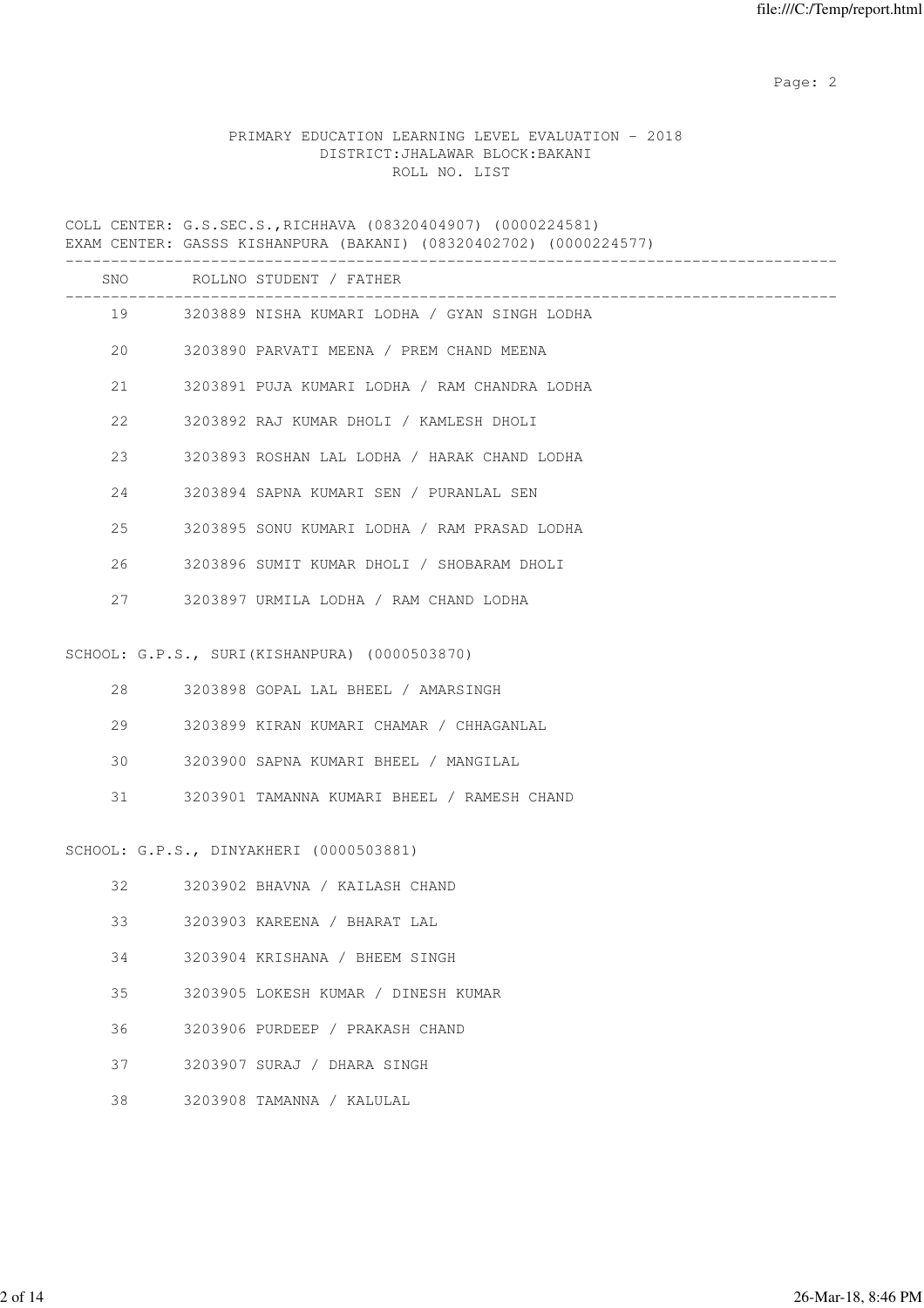#### PRIMARY EDUCATION LEARNING LEVEL EVALUATION - 2018 DISTRICT:JHALAWAR BLOCK:BAKANI ROLL NO. LIST

COLL CENTER: G.S.SEC.S.,RICHHAVA (08320404907) (0000224581) EXAM CENTER: AADARSH GOVERNMENT SR SEC SCHOOL PATLIYA KULMI (08320403702) (0000224578) ------------------------------------------------------------------------------------- SNO ROLLNO STUDENT / FATHER ------------------------------------------------------------------------------------- SCHOOL: pragati shikshan sansthan ups patliya kulmi (0000038081) 1 3203909 ABHISHEK BHEEL / HEERA LAL 2 3203910 DURGA LAL MEHAR / BADRI LAL 3 3203911 JYOTI KUMARI PATIDAR / KAILASH CHAND PATIDAR 4 3203912 KAVITA SEN / DEVI SHANKER 5 3203913 KIRAN KUMARI MEHAR / JAGDISH CHAND 6 3203914 LAD KUNWAR / CHHATER LAL 7 3203915 MADHU KUMARI / RAMCHANDRA 8 3203916 MONIKA PATIDAR / RAM CHAND PATIDAR 9 3203917 PALAK PATIDAR / OM PARKASH PATIDAR 10 3203918 RADHIKA KUMARI / RODU LAL 11 3203919 SUNIL KUMAR / DHOLAT RAM LODHA 12 3203920 VISHESH KUMAR / KAMLESH KUMAR SCHOOL: AADARSH GOVERNMENT SR SEC SCHOOL PATLIYA KULMI (0000224578) 13 3203921 ANGURI BAI BHEEL / RAY SINGH 14 3203922 ASHA KUMARI / SATYA NARAYAN 15 3203923 DURGA SHANKAR / BALCHAND BHEEL 16 3203924 GOPAL LAL BHEEL / PANNA LAL 17 3203925 HEMLATA LODHA / LAXMI NARAYN 18 3203926 KANHAIYA LAL / NAND LAL 19 3203927 LAXMI BAI MEHAR / JANKI LAL 20 3203928 PAYAL KUMARI / BALMUKAND 21 3203929 PEERU LAL / KALU LAL

22 3203930 SONU KUMARI / NANDKISHOR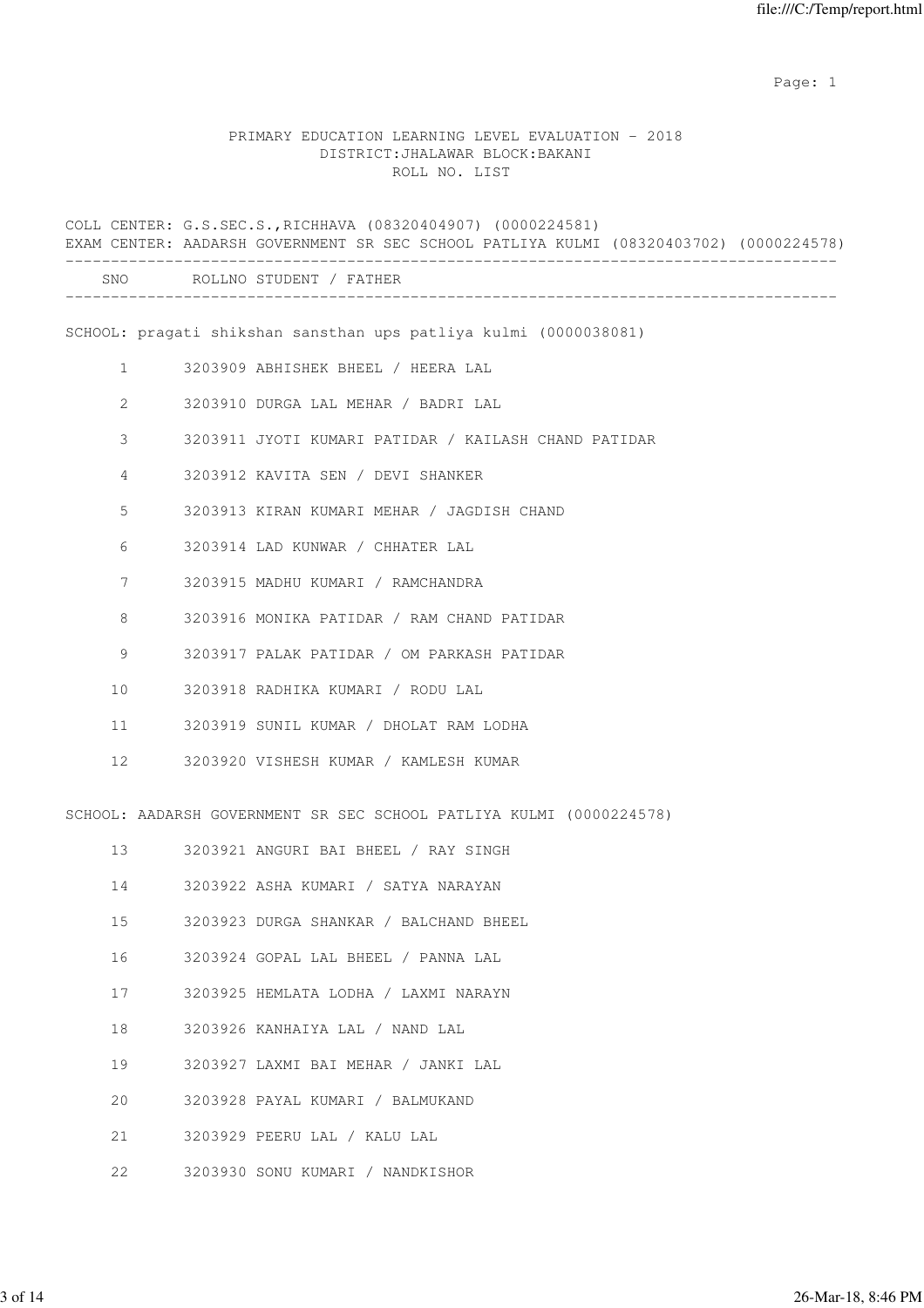#### PRIMARY EDUCATION LEARNING LEVEL EVALUATION - 2018 DISTRICT:JHALAWAR BLOCK:BAKANI ROLL NO. LIST

COLL CENTER: G.S.SEC.S.,RICHHAVA (08320404907) (0000224581) EXAM CENTER: AADARSH GOVERNMENT SR SEC SCHOOL PATLIYA KULMI (08320403702) (0000224578) -------------------------------------------------------------------------------------

| <b>SNO</b> | ROLLNO STUDENT / FATHER            |
|------------|------------------------------------|
| 23         | 3203931 VARSHA KUMARI / PRABHU LAL |

SCHOOL: G.P.S.,DEVLI (0000473653)

- 24 3203932 AASHA KUNWAR / JOGENDRA SINGH
- 25 3203933 ANIL KUMAR / RADHESHYAM
- 26 3203934 ANIL KUMAR / BHERULAL
- 27 3203935 BHARAT SINGH / SHAKTI SINGH
- 28 3203936 DHAPU BAI / BHERULAL
- 29 3203937 JITENDRA SINGH / NAGHU SINGH
- 30 3203938 MANISHA KUNWAR / JOGENDAR SINGH

#### SCHOOL: G.P.S., SEMALI (0000474265)

- 31 3203939 ANITA KUMARI BHEEL / DWARKA LAL
- 32 3203940 KIRAN KUMARI LODHA / BIRDHI LAL
- 33 3203941 LEKHRAJ LODHA / PUNAM CHAND LODHA
- 34 3203942 MURTI BAI BHEEL / KAILASH CHAND

SCHOOL: G.U.P.S.,DUDHALIYA (0000500367)

| 35 | 3203943 ANIL KUMAR LODHA / MOHAN LAL |                                           |
|----|--------------------------------------|-------------------------------------------|
| 36 | 3203944 ANIL LODHA / BABU LODHA      |                                           |
| 37 |                                      | 3203945 BHOOLI BAI LODHA / BALCHAND LODHA |
| 38 |                                      | 3203946 BULBUL CARPENTAR / DINESH KUMAR   |
| 39 |                                      | 3203947 DEVRAJ GURJAR / PARMANAND GURJAR  |
| 40 |                                      | 3203948 DEVSINGH BHEEL / BALCHAND BHEEL   |
| 41 | 3203949 KAJAL BHEEL / SITARAM BHEEL  |                                           |
| 42 | 3203950 KIRAN BHEEL / RAMESH CHAND   |                                           |
| 43 | 3203951 NIKITA RATHOR / RADHESHYAM   |                                           |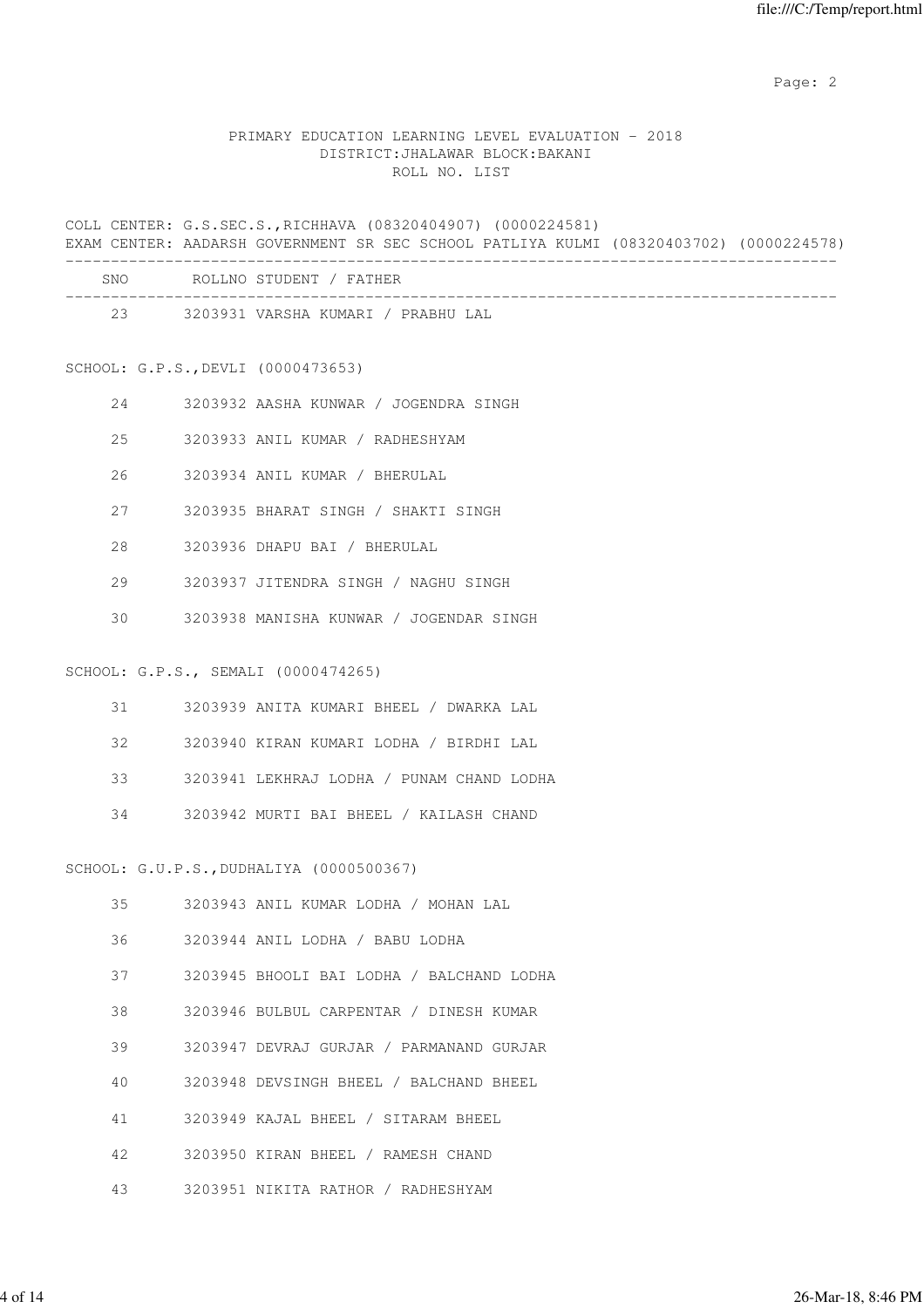Page: 3

# PRIMARY EDUCATION LEARNING LEVEL EVALUATION - 2018 DISTRICT:JHALAWAR BLOCK:BAKANI ROLL NO. LIST

COLL CENTER: G.S.SEC.S.,RICHHAVA (08320404907) (0000224581) EXAM CENTER: AADARSH GOVERNMENT SR SEC SCHOOL PATLIYA KULMI (08320403702) (0000224578) ------------------------------------------------------------------------------------- SNO POLLNO STUDENT / FATHER

| OIVU | RUILINU DIUDENI / FAIHER                    |
|------|---------------------------------------------|
|      | 44 3203952 PAYAL BHEEL / NANDLAL BHEEL      |
| 45   | 3203953 POOJA KUMARI AIRWAL / RAJESH KUMAR  |
| 46   | 3203954 POOJA LODHA / RAMPRASAD LODHA       |
| 47   | 3203955 PRIYANKA BHEEL / PRAKASH CHAND      |
| 48   | 3203956 SANJANA GURJAR / DEVRAJ GURJAR      |
| 49   | 3203957 TEJKARAN LODHA / RAMBABU LODHA      |
| 50   | 3203958 URMILA LODHA / DEVILAL LODHA        |
| 51   | 3203959 VANDANA KUMARI BHEEL / MUKESH KUMAR |
|      |                                             |
|      | SCHOOL: G.P.S., WAZINDPURA (0000500376)     |
| 52   | 3203960 BHOJ RAJ SINGH / RISHIRAJ SINGH     |

- 
- 53 3203961 RAM KARAN / JAGDISH CHAND
- 54 3203962 SONA KUMARI / BAPU LAL
- 55 3203963 VANDANA KUMARI / PREM CHAND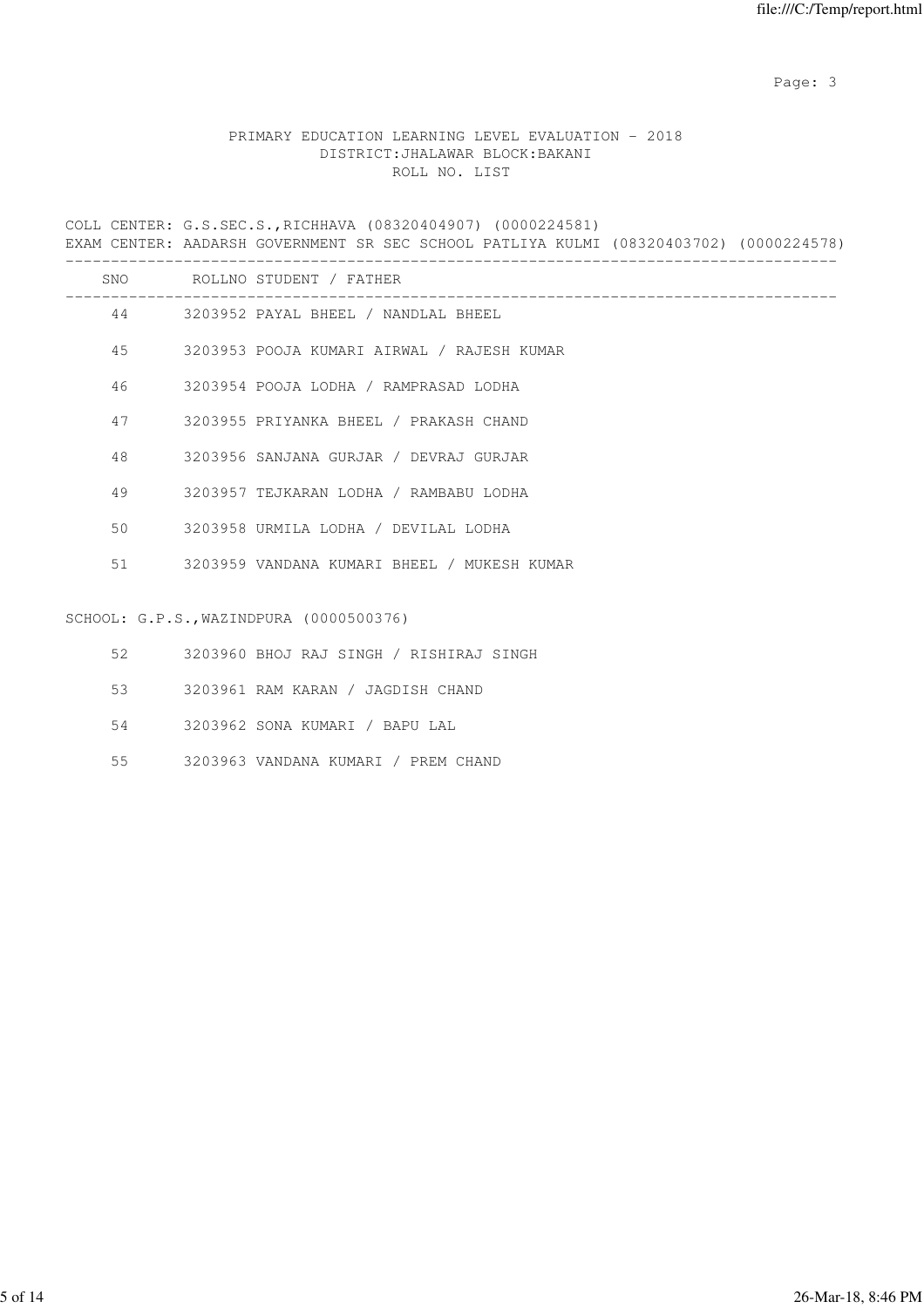#### PRIMARY EDUCATION LEARNING LEVEL EVALUATION - 2018 DISTRICT:JHALAWAR BLOCK:BAKANI ROLL NO. LIST

COLL CENTER: G.S.SEC.S.,RICHHAVA (08320404907) (0000224581) EXAM CENTER: G.S.SEC.S.,RICHHAVA (08320404907) (0000224581) ------------------------------------------------------------------------------------- SNO ROLLNO STUDENT / FATHER ------------------------------------------------------------------------------------- SCHOOL: SARVODYA PUBLIC SCHOOL (0000027826) 1 3203964 AAYAN KLHAN / TAHIR KHAN 2 3203965 ARJUN GURJAR / SUJAN SINGH GURJAR 3 3203966 BRIJMOHAN SHARMA / BHAVANI SHANKAR SHARMA 4 3203967 GOURAV KUMAR / BAJRANG LAL 5 3203968 HEENA KUMARI MEENA / DEVKINANDAN MEENA 6 3203969 JOYA KHANAM / IDRISH KHAN 7 3203970 KAVYA CARPENTER / BAJRANG LAL CARPENTER 8 3203971 KHUSH MEENA / BRIJRAJ MEENA 9 3203972 KULDEEP BHEEL / RAMESH CHAND 10 3203973 KULDEEP KEVAT / VISHNU PRASAD 11 3203974 MAHENDRA PARETA / RAJKUMAR PARETA 12 3203975 MANISH KUMAR MEENA / RAMDAYAL MEENA 13 3203976 MEENA KUMARI / SHYAM SINGH 14 3203977 MUSRAN KHAN / SADDAM MOHAMMAD 15 3203978 NAINA KASHYAP / RAMESHWAR KASHYAP 16 3203979 NEHA GURJAR / GYAN SINGH GURJAR 17 3203980 PARIKSHIT GAUTAM / KAILASH GAUTAM 18 3203981 PRIYA SHARMA / RAMESH CHAND SHARMA 19 3203982 PULKIT MEENA / KAMLESH MEENA 20 3203983 RAHUL BHEEL / KAMLESH BHEEL 21 3203984 RANI PALIWAL / ASHOK PALIWAL 22 3203985 ROHAN KUMAR BHEEL / JAGDISH BHEEL 23 3203986 SACHIN GURJAR / DEVLAL GURJAR 24 3203987 SAJID ALI / IRFAN ALI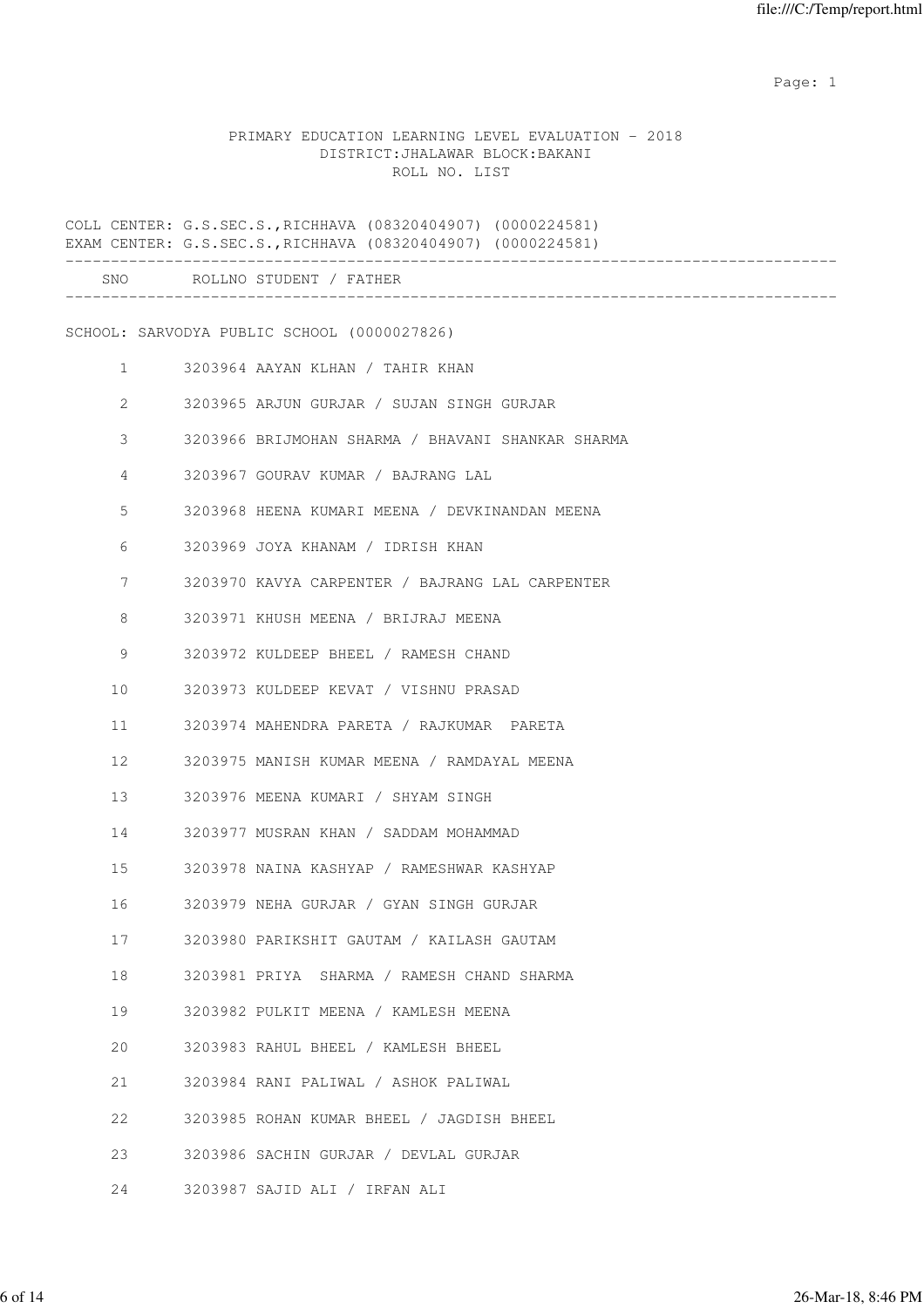# PRIMARY EDUCATION LEARNING LEVEL EVALUATION - 2018 DISTRICT:JHALAWAR BLOCK:BAKANI ROLL NO. LIST

|    | SNO ROLLNO STUDENT / FATHER                         |
|----|-----------------------------------------------------|
|    | 25 3203988 SANIYA BEE / SHAHZAD MANSOORI            |
|    | 26 3203989 SATYENDRA BHEEL / JAGDISH CHAND BHEEL    |
| 27 | 3203990 SURAJ KUMAR MEENA / DEVLAL MEENA            |
| 28 | 3203991 VANDNA KASHYAP / JUGAL KISHOR KASHYAP       |
| 29 | 3203992 VIRENDRA SINGH SONGARA / JUGRAJ SINMGH      |
| 30 | 3203993 YUVRAJ SINGH JHALA / RUSHIRAJ SINGH JHALA   |
|    | SCHOOL: DR. BHIM RAO AMBEDKAR PUBLIC S (0000030032) |
| 31 | 3203994 ANKIT KUMAR MEHAR / PONAMCHAND              |
| 32 | 3203995 ANKIT MEENA / DINESH KUMAR MEENA            |
| 33 | 3203996 ANKIT MEENA / KALU LAL                      |
| 34 | 3203997 BAJRANG LAL / BIRAM LAL                     |
| 35 | 3203998 DANISH KHAN / MUSTAK KHAN                   |
| 36 | 3203999 DHIRENDRA PARETA / JITENDRA PARETA          |
| 37 | 3204000 DURGA LAL / RAMESH CHAND                    |
| 38 | 3204001 HIMESH SHRINGI / MAHAVEER SHRINGI           |
| 39 | 3204002 LAIKA BEE / MOHAMMAD HUSAIN                 |
| 40 | 3204003 MANISH KASHYAP / BIRDHI LAL                 |
| 41 | 3204004 MINAKSHI MEENA / VIJAY SINGH                |
| 42 | 3204005 NAJMA MANSOORI / ALIM MOHAMMAD              |
| 43 | 3204006 NITESH PAWAN / MANGI LAL                    |
| 44 | 3204007 PAVAN GURJAR / POONAM CHAND                 |
| 45 | 3204008 PRIYA KASHYAP / BALLABH PRASAD              |
| 46 | 3204009 RAHIL / ALIM MOHAMMAD                       |
| 47 | 3204010 SACHIN KUMAR / HEMRAJ                       |
| 48 | 3204011 SAGAR BHEEL / VINOD BHEEL                   |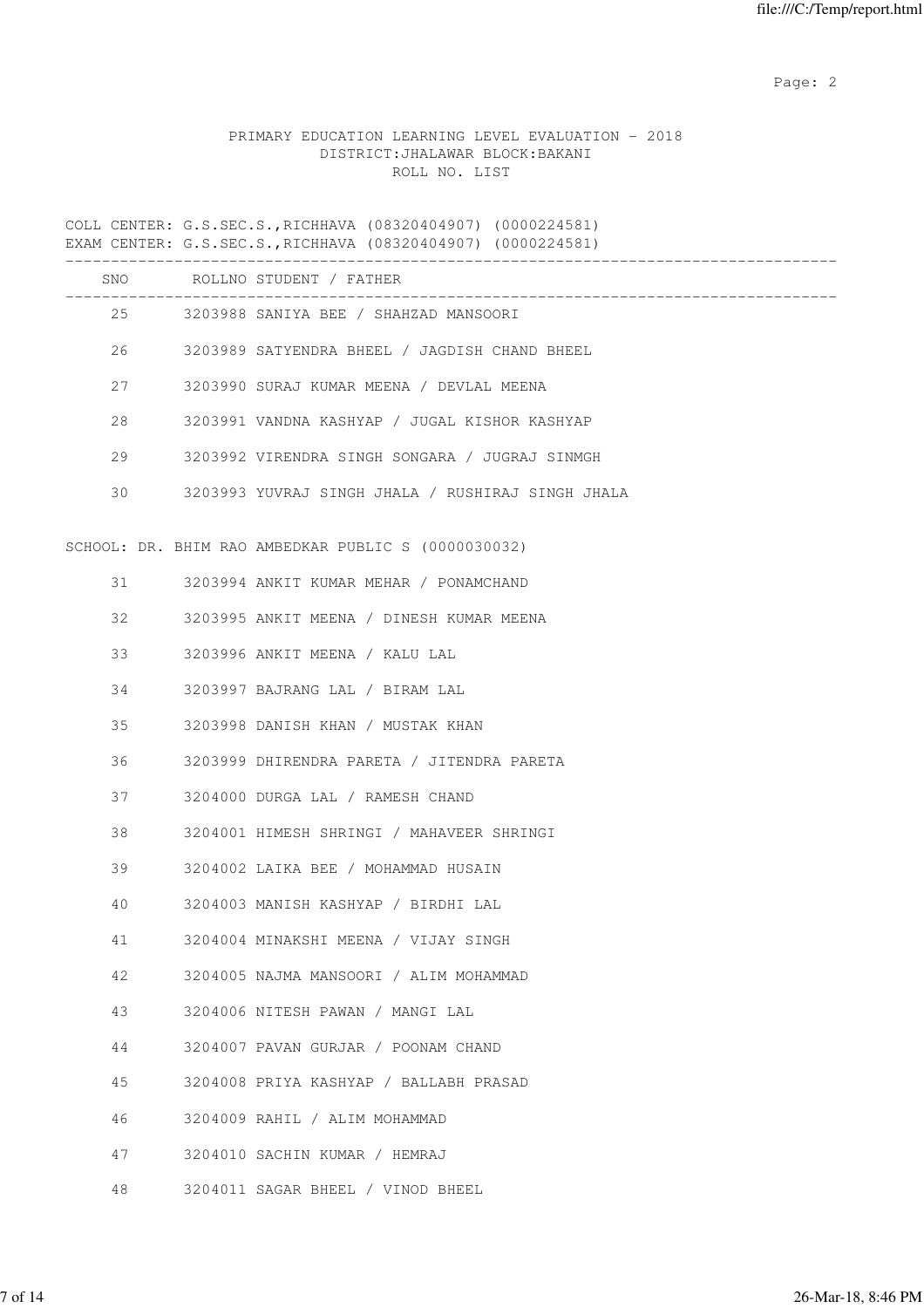Page: 3

## PRIMARY EDUCATION LEARNING LEVEL EVALUATION - 2018 DISTRICT:JHALAWAR BLOCK:BAKANI ROLL NO. LIST

|     | _________________________________                  |
|-----|----------------------------------------------------|
| SNO | ROLLNO STUDENT / FATHER                            |
|     | 49 3204012 SAJRIN / SHERU BEG                      |
| 50  | 3204013 SHUBHAM MEENA / BHARAT SINGH               |
| 51  | 3204014 SOHEL KHAN / SAMAD KHAN                    |
| 52  | 3204015 SONU GURJAR / SURESH GURJAR                |
| 53  | 3204016 SUMIT KASHYAP / RAJU LAL                   |
| 54  | 3204017 SUNIL MEENA / MUKESH MEENA                 |
| 55  | 3204018 TRAPTI VIJAY / RAJESH VIJAY                |
| 56  | 3204019 VIDHI KANWAR / BRAJRAJ SINGH               |
| 57  | 3204020 VIKAS GURJAR / PARMANAND                   |
|     |                                                    |
|     | SCHOOL: MOHD. ANJUMAN ISLAMIYA SCHOOL (0000052471) |
| 58  | 3204021 ALFIYA BEE / MOHAMMAD SHARAFAT             |
| 59  | 3204022 ASMA BEE / JAMIL MOHAMMAD                  |
| 60  | 3204023 FAIJAN MOHAMMAD / ISRAIL MOHAMMAD          |
| 61  | 3204024 KALI BAI AIRWAL / SANJAY KUMAR             |
| 62  | 3204025 REHAN MEV / SAGIR HUSAIN                   |
| 63  | 3204026 SANIYA MANSOORI / MOHAMMAD ASHIK           |
| 64  | 3204027 SHANAWAJ / NAIM MOHAMMAD                   |
| 65  | 3204028 SOFIYA BEE / YAKUB MOHAMMAD                |
|     |                                                    |
|     | SCHOOL: G.S.SEC.S., RICHHAVA (0000224581)          |
| 66  | 3204029 AYAN KHAN / SHAKIR MOHAMMAD                |
| 67  | 3204030 DHAPU BHEEL / BAJRANG LAL                  |
| 68  | 3204031 GUN GUN LUHAR / RAJENDER KUMAR             |
| 69  | 3204032 KAMAL KISHOR / BAPU LAL                    |
| 70  | 3204033 KHUSHBU BHEEL / BHERU LAL                  |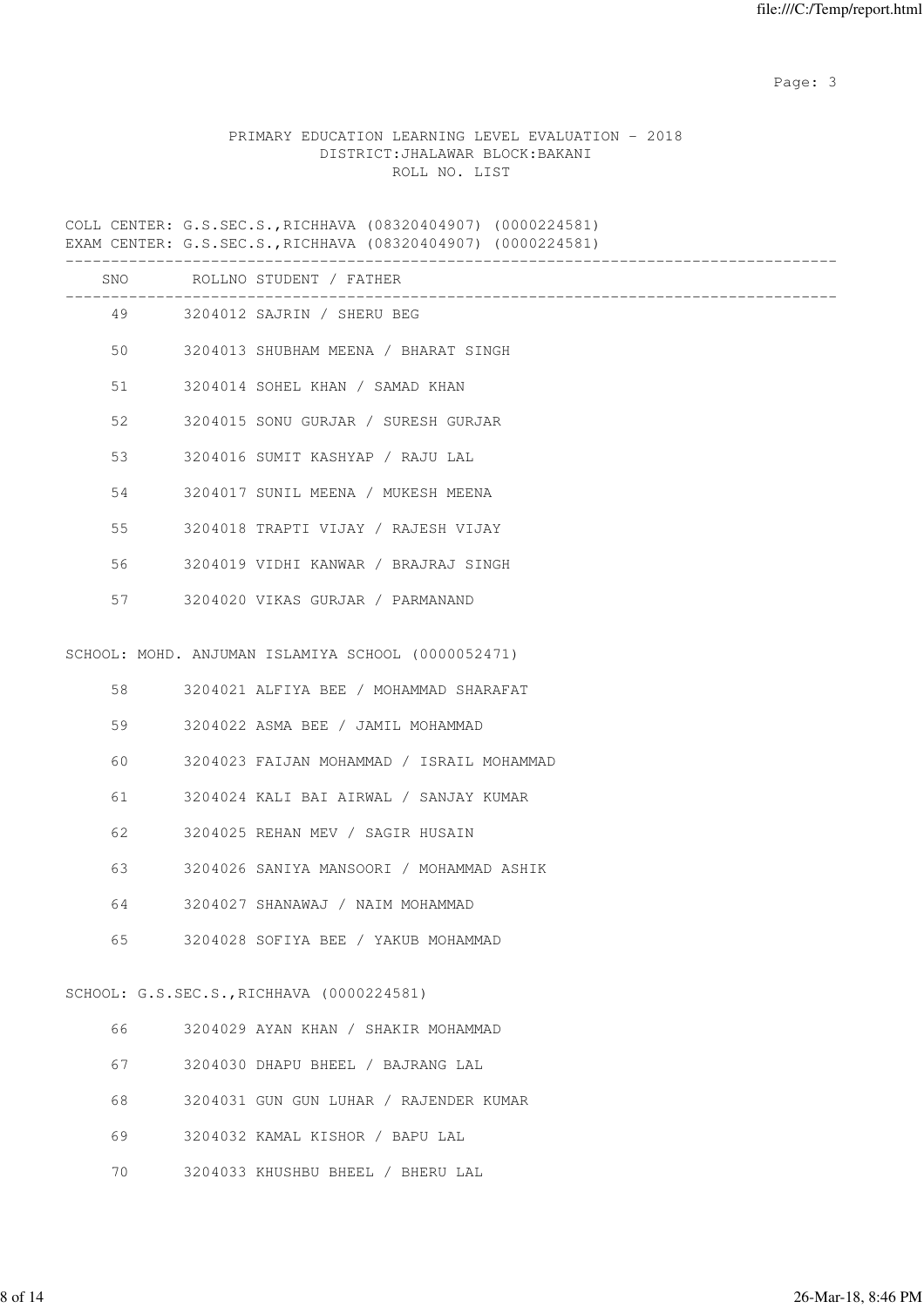Page: 4  $P$ 

## PRIMARY EDUCATION LEARNING LEVEL EVALUATION - 2018 DISTRICT:JHALAWAR BLOCK:BAKANI ROLL NO. LIST

|    | ---------                                                       |
|----|-----------------------------------------------------------------|
|    | SNO ROLLNO STUDENT / FATHER<br>________________________________ |
|    | 71 3204034 RADHA MEHAR / SATYANARAYAN                           |
| 72 | 3204035 RAMLAKHAN BHEEL / RAMLAL                                |
| 73 | 3204036 REENA GURJAR / KALU LAL                                 |
| 74 | 3204037 SAMEER MOHMMAD / BABU MOHAMMAD                          |
| 75 | 3204038 SHIVANI KARPENTER / DEV SINGH                           |
| 76 | 3204039 SHUBHAM RAVAL / JANKI LAL                               |
| 77 | 3204040 VINOD MEGHWAL / PHOOL CHAND                             |
|    | SCHOOL: G.P.S., RAJPURA (0000471833)                            |
|    |                                                                 |
| 78 | 3204041 ANITA / CHITAR LAL                                      |
| 79 | 3204042 NIKITA / DURGA LAL                                      |
| 80 | 3204043 SUNITA / KALU LAL                                       |
|    | SCHOOL: G.U.P.S.,,GIRLS,REECHWA (0000500418)                    |
| 81 | 3204044 ARTI GURJAR / MUKESH GURJAR                             |
| 82 | 3204045 DEEPAK ERWAL / NAND LAL                                 |
| 83 | 3204046 DHAPU BAI / NANU RAM                                    |
| 84 | 3204047 DILKHUSH BHEEL / PURI LAL                               |
| 85 | 3204048 GOKUL MEGHWAL / RAMESH CHAND                            |
| 86 | 3204049 GOVIND BHIL / KELASH BHIL                               |
| 87 | 3204050 KAILASH MEGHWAL / PAPPU LAL                             |
| 88 | 3204051 KHUSHBU GURJAR / LALCHAND                               |
| 89 | 3204052 MANISHA / DURGALAL                                      |
| 90 | 3204053 MANISHA BHEEL / RAMPRASAD                               |
| 91 | 3204054 PANKAJ / DEVILAL                                        |
| 92 | 3204055 PREETI GURJAR / HANSRAJ GURJAR                          |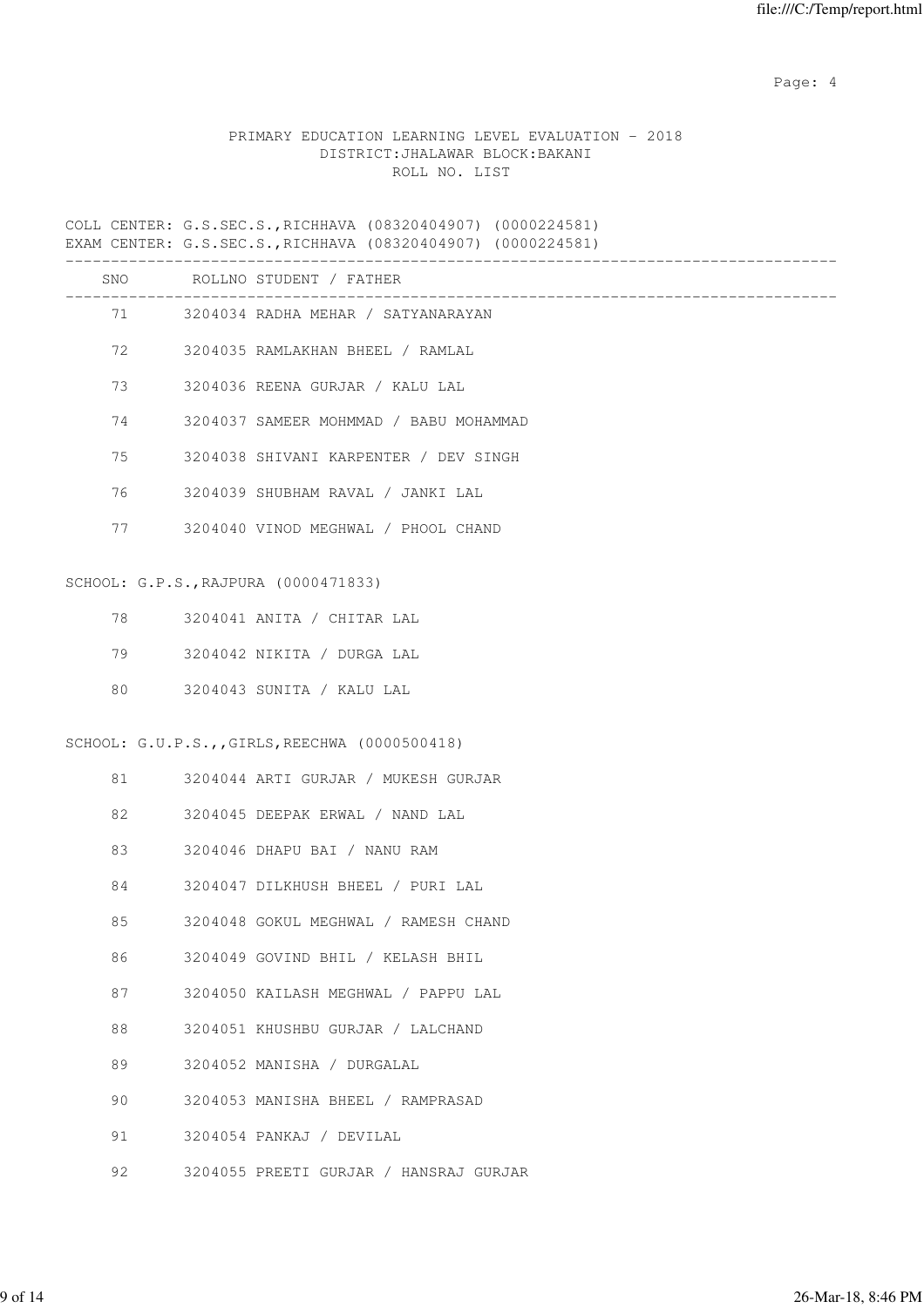Page: 5  $P$  and  $P$  and  $P$  and  $P$  and  $P$  and  $P$  and  $P$  and  $P$  and  $P$  and  $P$  and  $P$  and  $P$  and  $P$  and  $P$  and  $P$  and  $P$  and  $P$  and  $P$  and  $P$  and  $P$  and  $P$  and  $P$  and  $P$  and  $P$  and  $P$  and  $P$  and  $P$  an

# PRIMARY EDUCATION LEARNING LEVEL EVALUATION - 2018 DISTRICT:JHALAWAR BLOCK:BAKANI ROLL NO. LIST

|         |     | SNO ROLLNO STUDENT / FATHER            |
|---------|-----|----------------------------------------|
|         |     | 93 3204056 PREETI KHAR / BABLU KUMAR   |
|         |     | 94 3204057 RINKU DHOBI / HEMRAJ PAVAN  |
|         |     | 3204058 SANJANA GURJAR / HEMRAJ GURJAR |
| 96      |     | 3204059 SONIYA / MUKHATIYAR            |
|         |     | 97 3204060 VISHAL / HANSRAJ            |
|         |     |                                        |
|         |     | SCHOOL: G.U.P.S., DEEVADI (0000504880) |
|         |     | 98 3204061 ANITA / BANVARI LAL         |
| 99      |     | 3204062 CHETNA / BANVARI LAL           |
|         |     | 100 3204063 DAKSHINA / HEMRAJ          |
|         |     | 101 3204064 DEVRAJ SEN / RAMESH CHAND  |
| 102     |     | 3204065 ISHVAR / MADAN LAL             |
|         | 103 | 3204066 POOJA / BANVARI LAL            |
| 104     |     | 3204067 SURAJ / RAMESH CHAND           |
| $105 -$ |     | 3204068 SURESH / CHOTU LAL             |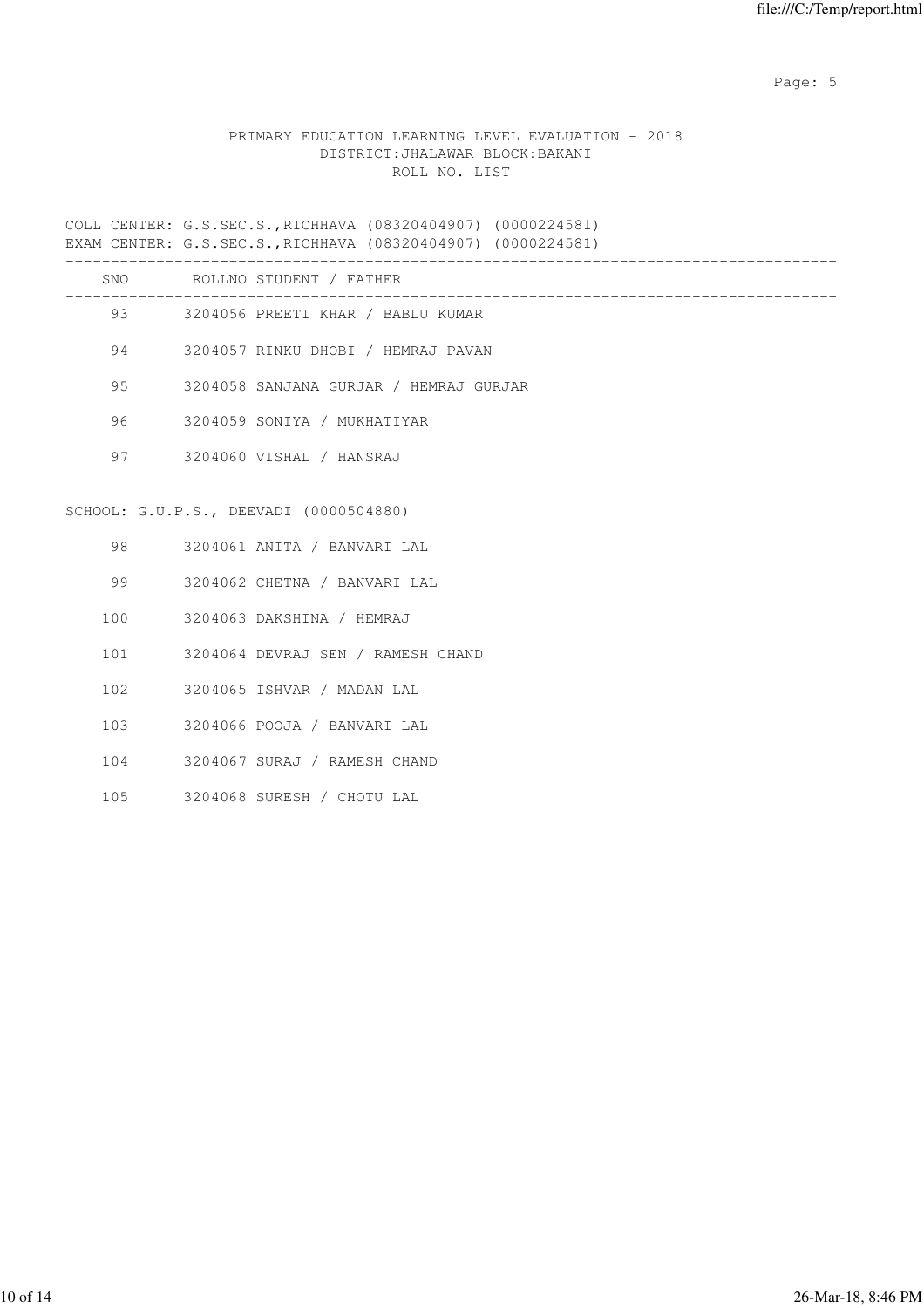# PRIMARY EDUCATION LEARNING LEVEL EVALUATION - 2018 DISTRICT:JHALAWAR BLOCK:BAKANI ROLL NO. LIST

|              | COLL CENTER: G.S.SEC.S., RICHHAVA (08320404907) (0000224581)<br>EXAM CENTER: GOVT. SENIOR SECONDARY SCHOOL, NASIRABAD (08320435602) (0000224600) |
|--------------|--------------------------------------------------------------------------------------------------------------------------------------------------|
|              | SNO ROLLNO STUDENT / FATHER                                                                                                                      |
|              | SCHOOL: RNT PUBLIC SCHOOL SHIKSHAN SAMITI NASIRABAD (0000037985)                                                                                 |
| $\mathbf{1}$ | 3204069 ABHISHEK MEENA / KAMLESH KUMAR MEENA                                                                                                     |
| $\mathbf{2}$ | 3204070 AKSHAY LOVEWANSHI / RAM KARAN                                                                                                            |
| 3            | 3204071 BHOLA RAM MEENA / PRAKASH CHAND                                                                                                          |
| 4            | 3204072 DEV KUMAR VAISHNAV / RAM NIWAS                                                                                                           |
| 5            | 3204073 DEV SINGH MEGHWAL / GHANSHYAM                                                                                                            |
| 6            | 3204074 GIRIRAJ LOVEWANSHI / LAL CHAND LOVEWANSHI                                                                                                |
| 7            | 3204075 HARDIK MEHAR / RADHE SHYAM                                                                                                               |
| 8            | 3204076 KALPANA LOVEWANSHI / SHIV LAL                                                                                                            |
| 9            | 3204077 NANDANI CARPENTER / AJEET KUMAR                                                                                                          |
| 10           | 3204078 NIKHIL SINGH JHODHANA / LAXMAN SINGH                                                                                                     |
| 11           | 3204079 NIRMAL LOVEWANSHI / RAJENDRA KUMAR                                                                                                       |
| 12           | 3204080 OM PRAKASH LODHA / MAN SINGH                                                                                                             |
| 13           | 3204081 OM PRAKASH RAIGAR / KALU LAL                                                                                                             |
| 14           | 3204082 RAGINI SHARMA / SATYA NARAYAN                                                                                                            |
| 15           | 3204083 RAHUL KUMAR LODHA / PARMANAND LODHA                                                                                                      |
| 16           | 3204084 RAVI MEENA / PRAKASH CHAND MEENA                                                                                                         |
| 17           | 3204085 ROHIT MEENA / DHANRAJ MEENA                                                                                                              |
|              | SCHOOL: GOVT. SENIOR SECONDARY SCHOOL, NASIRABAD (0000224600)                                                                                    |
| 18           | 3204086 ABHISHA BHEEL / HANSRAJ                                                                                                                  |
| 19           | 3204087 CHAMAN GURJAR / INDRA SINGH                                                                                                              |
| 20           | 3204088 DEVENDRA KUMAR GURJAR / ROSHAN SINGH                                                                                                     |
| 21           | 3204089 DEVRAJ GURJAR / MOHAN LAL GURJAR                                                                                                         |
| 22           | 3204090 GANESH BHEEL / JAGDISH CHAND                                                                                                             |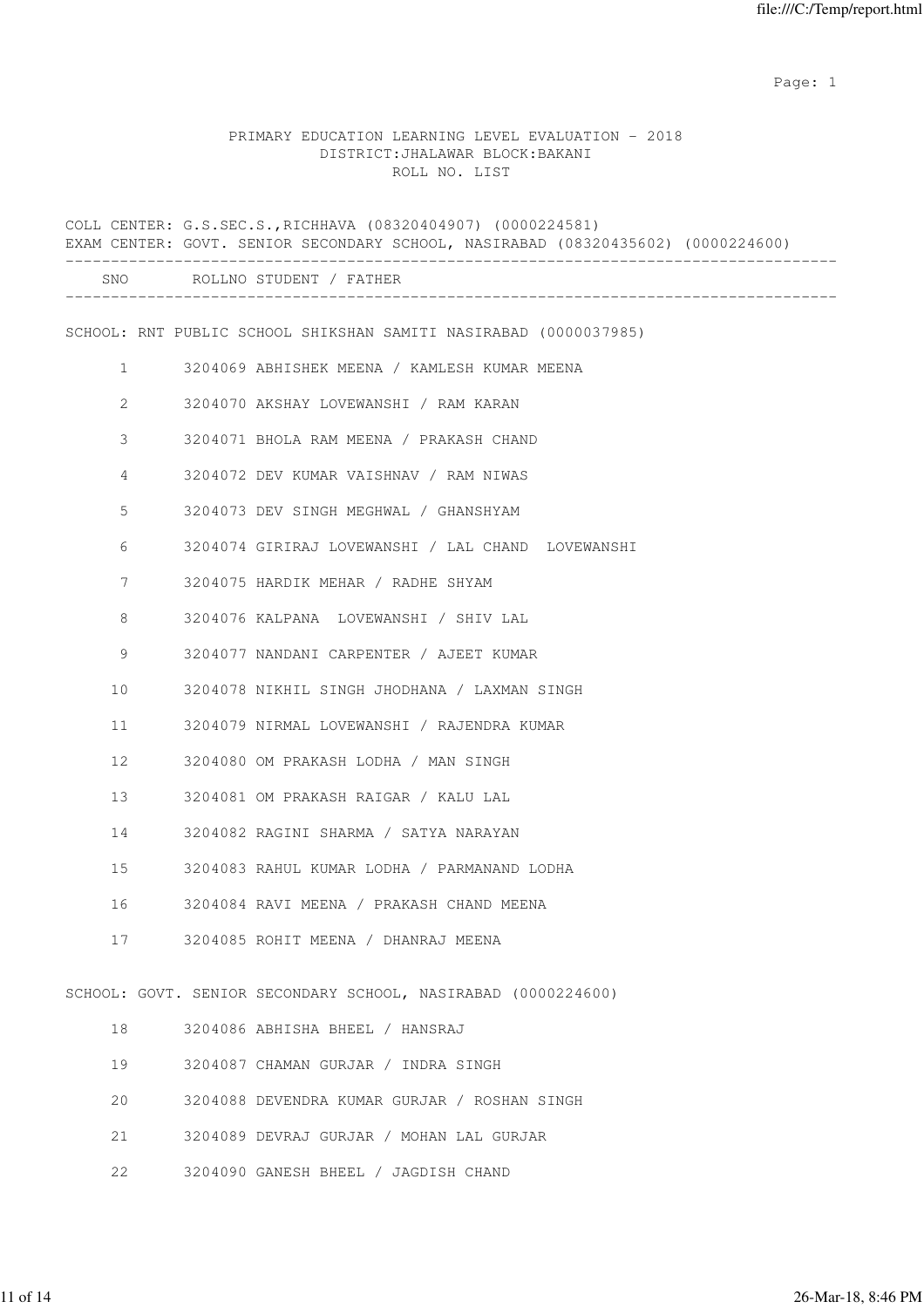#### PRIMARY EDUCATION LEARNING LEVEL EVALUATION - 2018 DISTRICT:JHALAWAR BLOCK:BAKANI ROLL NO. LIST

COLL CENTER: G.S.SEC.S.,RICHHAVA (08320404907) (0000224581) EXAM CENTER: GOVT. SENIOR SECONDARY SCHOOL, NASIRABAD (08320435602) (0000224600) ------------------------------------------------------------------------------------- SNO ROLLNO STUDENT / FATHER ------------------------------------------------------------------------------------- 23 3204091 ISHIKA PARETA / DURGA SHANKAR PARETA 24 3204092 KUNAL CARPENTER / SANJAY 25 3204093 LAKHAN KUMAR LODHA / MOHAN LAL 26 3204094 MUSKAN MEENA / KISHAN LAL 27 3204095 PAYAL BHEEL / NANDKISHOR 28 3204096 POOJA MEENA / RODU LAL 29 3204097 PRIYA BHEEL / NAND KISHOR 30 3204098 RACHANA LAVVANSHI / MANGI LAL 31 3204099 RAJNANDANI SHARMA / KAILASH CHAND 32 3204100 SHEETAL VIJAY / DINESH KUMAR 33 3204101 SHIVAM MEENA / LAL CHAND 34 3204102 SIMRAN GURJAR / SHRIKISHAN 35 3204103 URMILA HARIJAN / RAJESH KUMAR SCHOOL: G.P.S.,KHOLI (0000410447) 36 3204104 ARVIND / JAGDISH 37 3204105 NISHA / RADHESHYAM 38 3204106 VIJAY / NATVAR SCHOOL: G.U.P.S., UTKRISHT PEEPALYA TALAB (0000500419) 39 3204107 ASHA KUMARI / RAMESH CHAND 40 3204108 DURGA SHANKAR / MOHAN LAL 41 3204109 MANISHA KUMARI / SUJAN SINGH 42 3204110 MANOJ KUMAR / DEVI LAL 43 3204111 NEESHA KUMARI / RAMPRASAD

44 3204112 SUGAN BAI / SUJAN SINGH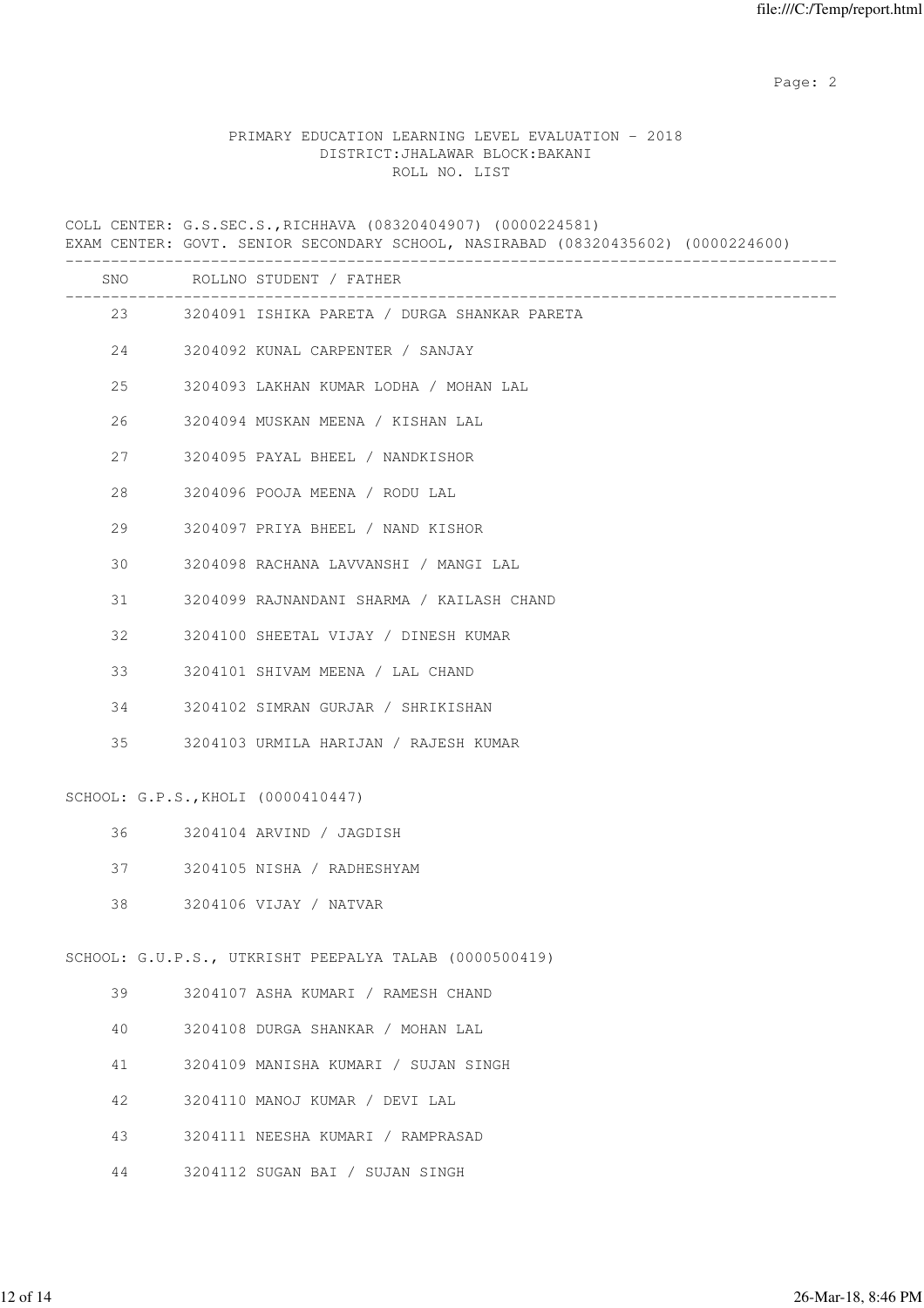Page: 3

# PRIMARY EDUCATION LEARNING LEVEL EVALUATION - 2018 DISTRICT:JHALAWAR BLOCK:BAKANI ROLL NO. LIST

COLL CENTER: G.S.SEC.S.,RICHHAVA (08320404907) (0000224581) EXAM CENTER: GOVT. SENIOR SECONDARY SCHOOL, NASIRABAD (08320435602) (0000224600) -------------------------------------------------------------------------------------

| SNO. | ROLLNO STUDENT / FATHER         |
|------|---------------------------------|
| 45   | 3204113 TANU KUMARI / LALCHAND  |
| 46.  | 3204114 YASH KUMAR / ROSHAN LAL |

SCHOOL: G.P.S.,PRAHLADPURA (0000500422)

47 3204115 PRAVEEN / OMPRAKASH

SCHOOL: G.U.P.S SANSKRIT NASIRABAD (0000540009)

- 48 3204116 NITESH KUMAR / RAI SINGH
- 49 3204117 RAJESH KUMAR / MANGI LAL
- 50 3204118 SAMEER KUMAR / LAL CHAND
- 51 3204119 SANTOSH BAI / KALU LAL